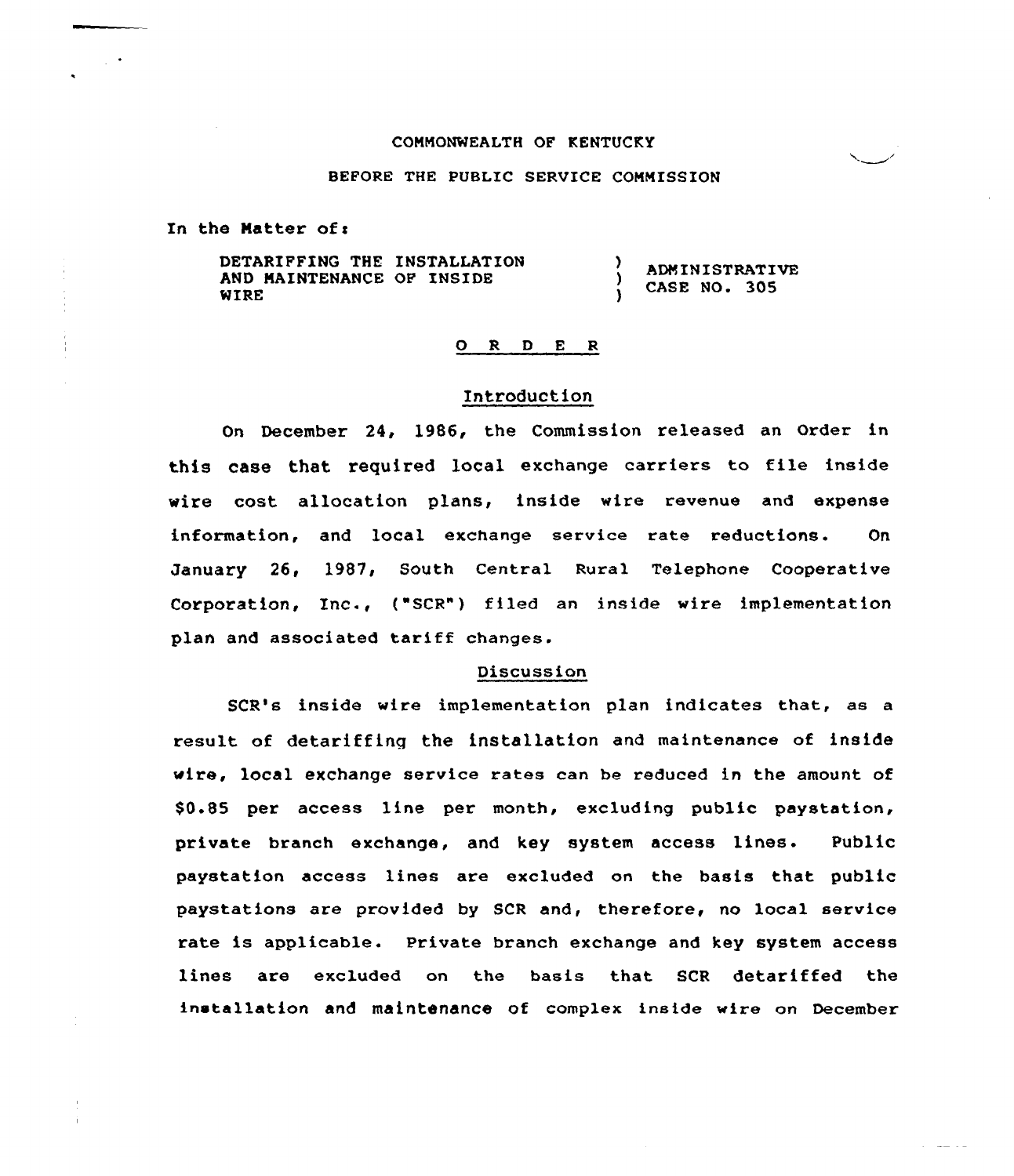31, 1985, coincident with its detariffing of associated customer premises equipment. <sup>1</sup>

Common Carrier Docket No.  $86-111$ ,  $^2$  the Federa In Communications Commission considered rules concerning cost allocation between the regulated and unregulated services provided by local exchange carriers, and an Order on cost allocation was released on February 6, 1987. Also, the Commission has indicated in other Orders that it intends to open <sup>a</sup> cost allocation investigation in the near future. Therefore, in the opinion of the Commission, SCR's inside wire implementation plan and associated local exchange service rate reductions should be approved on an interim basis, pending the outcome of the Commission's cost allocation investigation, except insofar as it includes a negative option subscription plan for detariffed inside wire maintenance services.

SCR's inside wire implementation plan includes a detariffed inside wire maintenance plan charge of \$0.85 per month that SCR

<sup>1</sup> SCR should have detariffed the installation of complex inside wire, effective May 2, 1984, and, evidently, detariffed the maintenance of complex inside wire prior to the Commission's directive in this case, effective January 1, 1987. directive in this case, effective January 1, 1987.<br>Nonetheless, based on the record of this case, the fact remains that SCR has not charged any complex inside wire installation and maintenance expense to regulated accounts since December 31, 1985.

<sup>2</sup> Separation of Costs of Regulated Telephone Service Prom Costs of Nonregulated Activities. Amendment of Part 31, the Uniform System of Accounts for Class <sup>A</sup> and Class B Telephone Companies, to Provide for Nonregulated Activities and to Provide for Transactions Between Telephone Companies and Their Affiliates.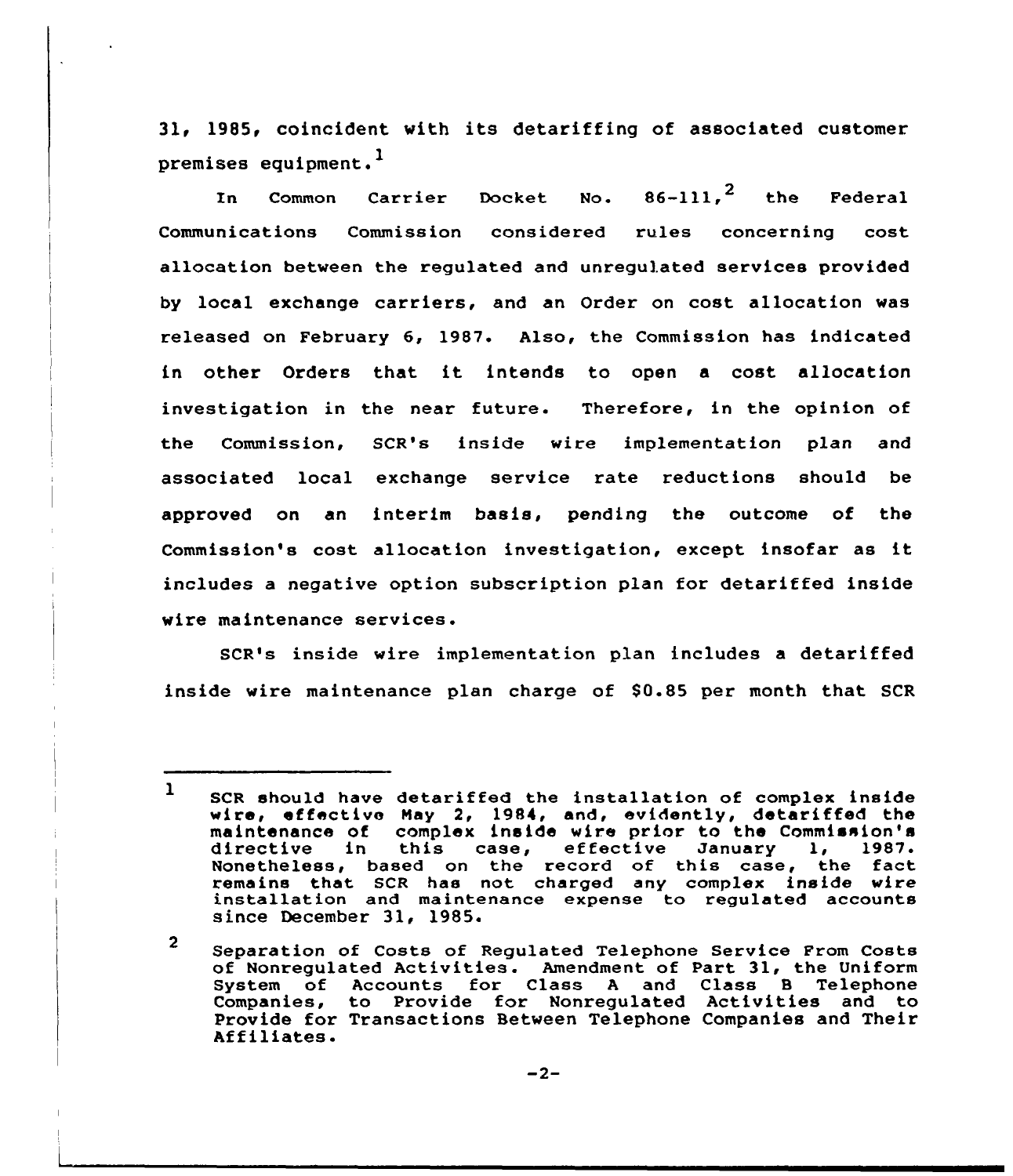intends to bi11 coincident with the local exchange service rate reduction of S0.85 per month. Customers who do not wish to subscribe to the detariffed inside wire maintenance plan must notify SCR during a 30-day advance notice period in order to avoid being billed the charge. The Commission will not take any action on SCR's negative option subscription plan and has not taken any action on positive option subscription plans proposed by other local exchange carriers. Since inside wire maintenance services are detariffed, a Commission ruling on inside wire maintenance services subscription plans is not necessary. However, SCR is reminded that regulated services may not be disconnected for nonpayment of detariffed service charges.

hlso, SCR proposed to phase-in local exchange service rate reductions on a billing cycle basis, as follows:

| <b>Exchange</b>    | Effective Date                  |
|--------------------|---------------------------------|
| <b>Bonnieville</b> | 1987<br>March<br>1,             |
| Buffalo            | 1987<br>March<br>1.             |
| Canmer             | 1, 1987<br>March                |
| Center             | 1987<br>1.<br>March             |
| Rorse Cave         | 1987<br>1 <sub>1</sub><br>March |
| Magnolia           | 1987<br>March 1,                |
| Munfordsville      | 1987<br>1.<br>March             |
| Edmonton           | 1987<br>15,<br>March            |
| Fountain Run       | 15, 1987<br>March               |
| Gamaliel           | 1987<br>March 15,               |
| Glasgow            | 1987<br>March 15,               |
| <b>Hiseville</b>   | 1987<br>15.<br>March            |
| Lucas              | 1987<br>15,<br>March            |
| Summer Shade       | 1987<br>15,<br>March            |
| Temple Hill        | 1987<br>15.<br>March            |

SCR acknowledges that the Commission contemplated local exchange service rate reductions effective January 1, 1987, in its Order of December 24, 1986. However, as reason for its proposed phase-in, SCR indicates that it has provided inside wire

 $-3-$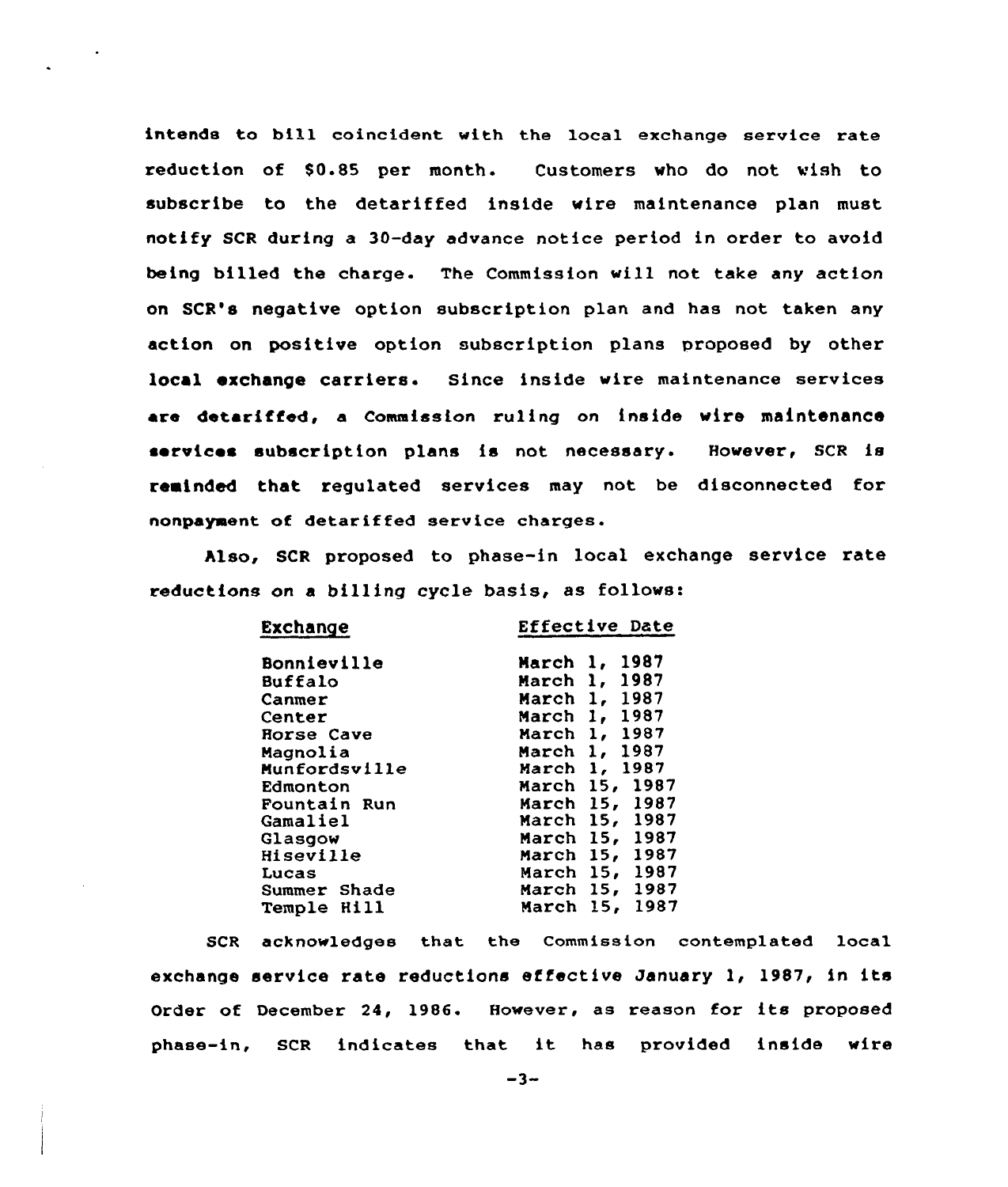maintenance services since January 1, 1987, at no charge to its customers, pending approval of its inside wire implementation plan and associated tariff changes. Moreover, any refund that the Commission might order retroactive to January 1, 1987, would be de minimus and could be outweighed by the costs associated with administering a refund operation. Therefore, in the opinion of the Commission, SCR's proposed phase-in of local exchange service rate reductions on a billing cycle basis should be approved.

# Findings and Orders

The Commission, having examined the evidence of record and being advised, is of the opinion and finds that:

1. SCR's local exchange service rates should be reduced in the amount of \$0.85 per access line per month, on an interim basis, pending the outcome of the Commission's cost allocation investigation, excluding public paystation, private branch exchange, and key system access lines.

2. SCR's inside wire implementation plan should be approved, on an interim basis, pending the outcome of the Commission's cost allocation investigation, except insofar as it includes a negative option subscription plan for detariffed inside wire maintenance services.

3. SCR's proposed phase-in of local exchange service rate reductions on a billing cycle basis should be approved as filed.

IT IS THEREFORE ORDERED that:

l. SCR's local exchange service rates be and they hereby are reduced in the amount of 80.85 per access line per month, on an interim basis, pending the outcome of the Commission's cost

 $-4-$